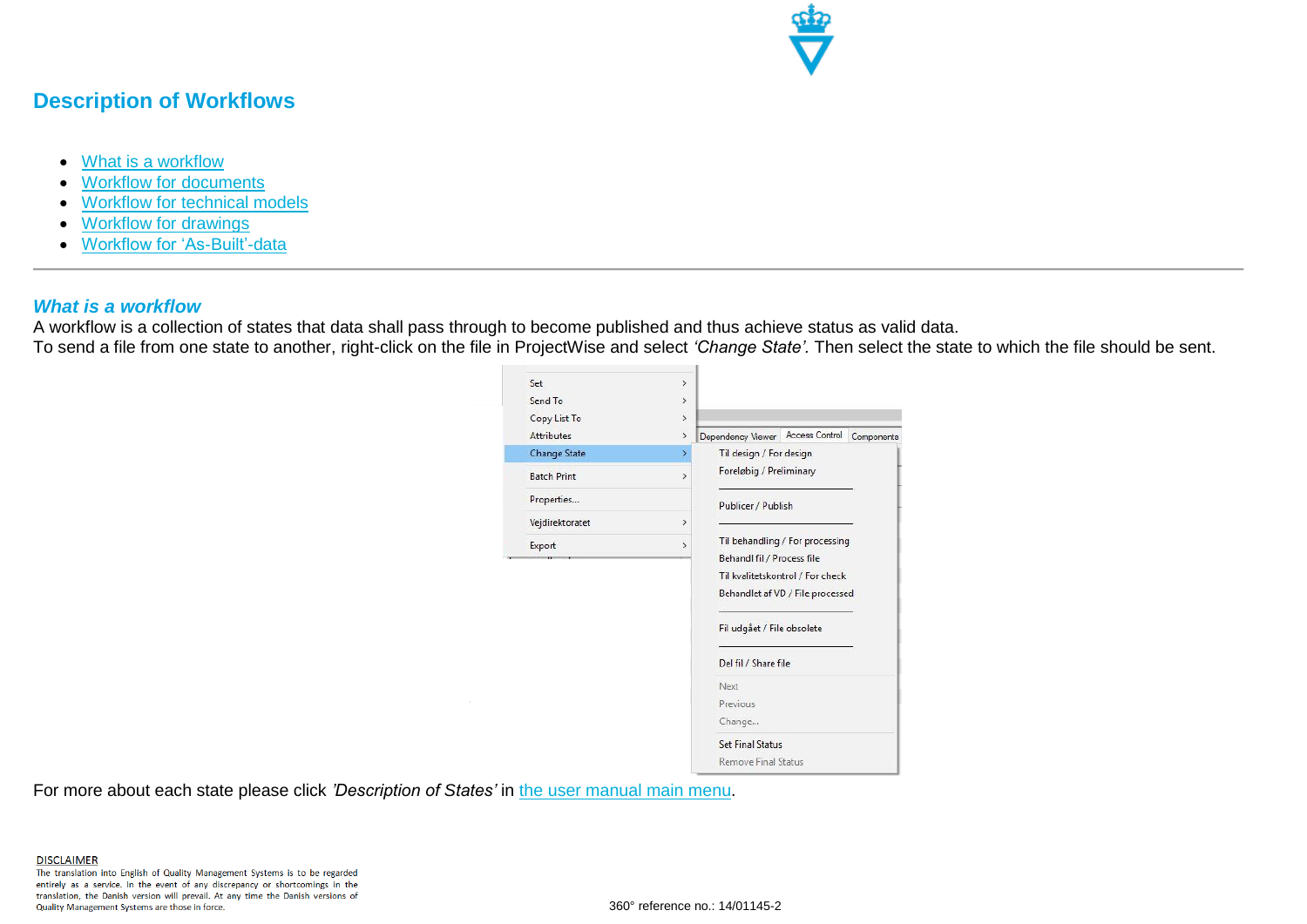

# <span id="page-1-0"></span>*Workflow for documents*

All workflows for non-cad documents see below.

Please note that some documents, like request for information, change request, documents for acceptance testing, documents for commenting, review and so on, require that they are sent through a process, other documents do not.

# **Workflow for non-cad data, which does not require further processing.**

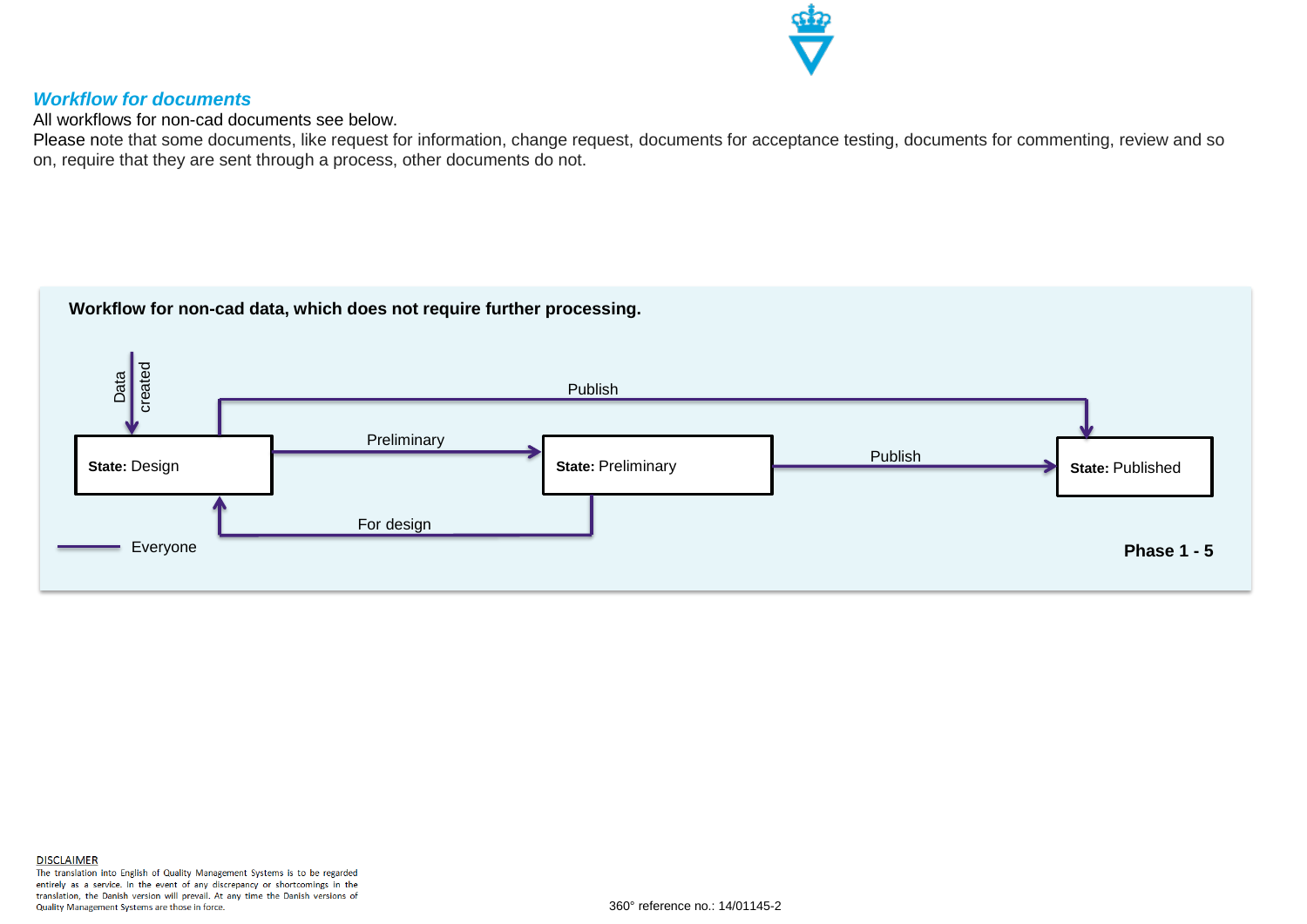

**Workflow for non-cad data, which has to be processed by The Danish Road Directorate. For example 'Acceptance testing', 'Commenting', 'Review' and so on:**

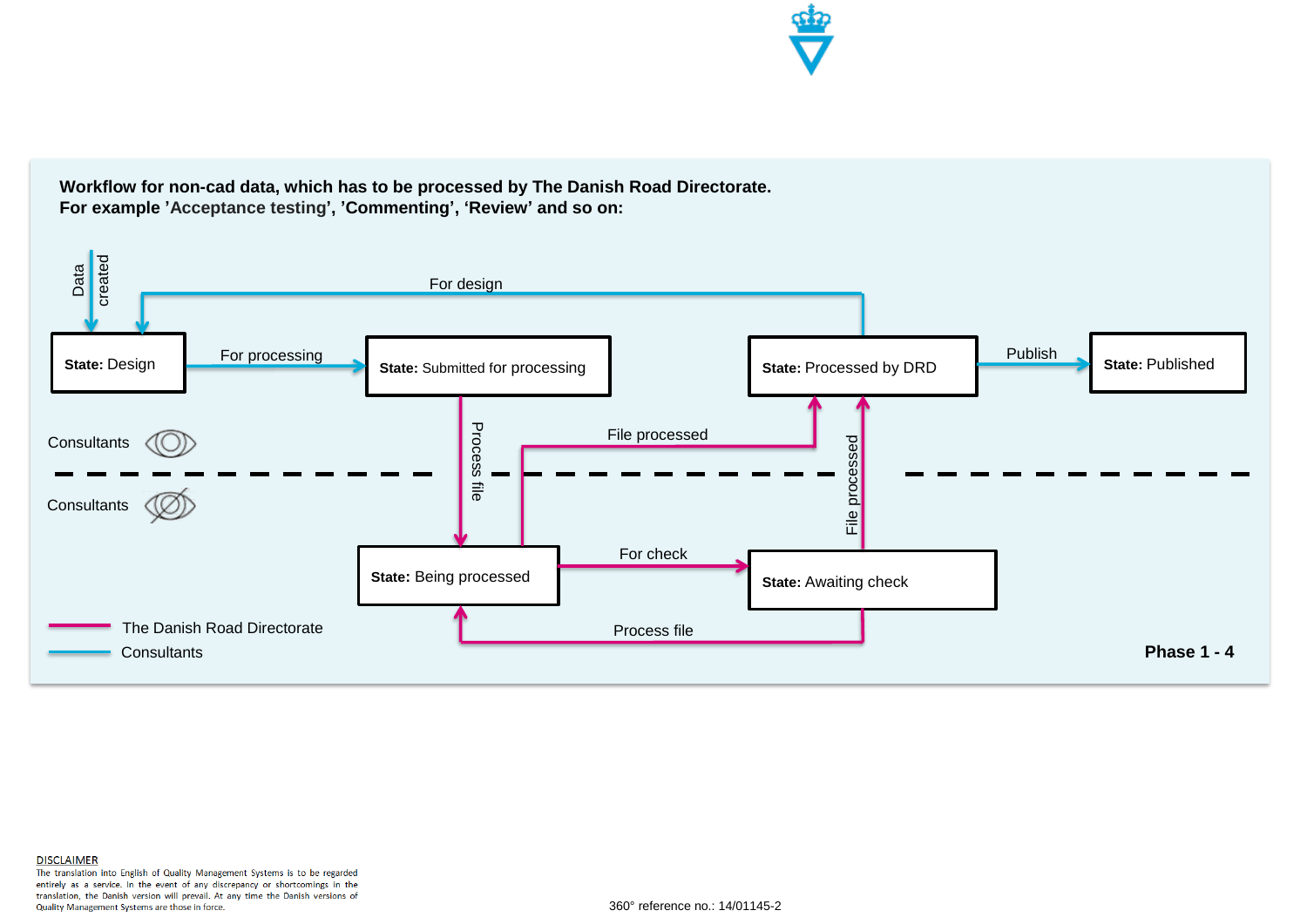

**Workflow for non-cad data, which has to be processed by The Danish Road Directorate. For example 'Request for information', 'Change request', 'Submission notice', 'Review' and so on:**

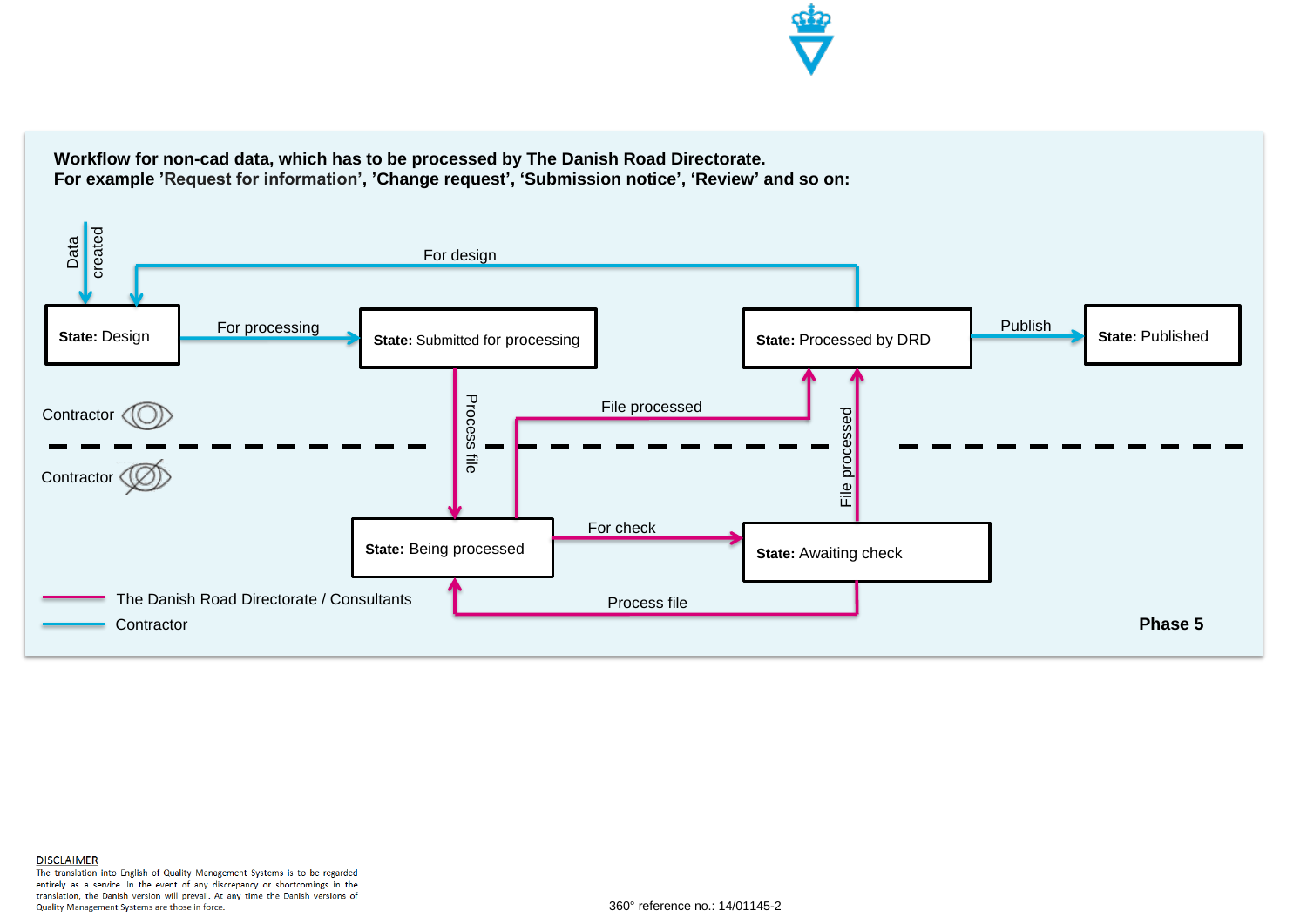

**Workflow for non-cad data, which has to be processed by the contractor. For example 'Request for information', 'Change request' and 'Errors and deviations':**

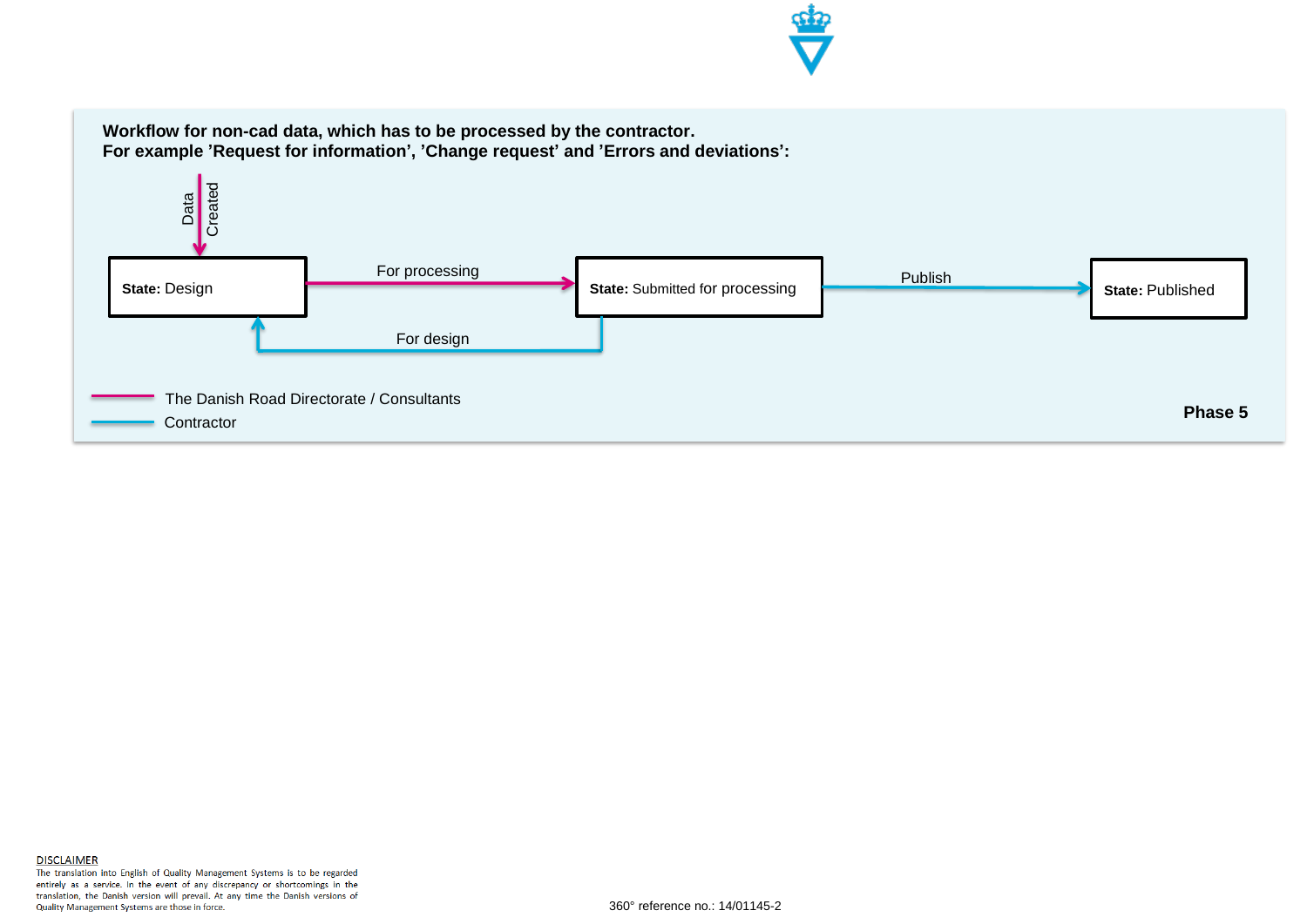

### <span id="page-5-0"></span>*Workflow for technical models*

All workflows for technical models see below.

Please note that some technical models, like models for acceptance testing, models for commenting, review and so on, require that they are sent through a process, other technical models do not.

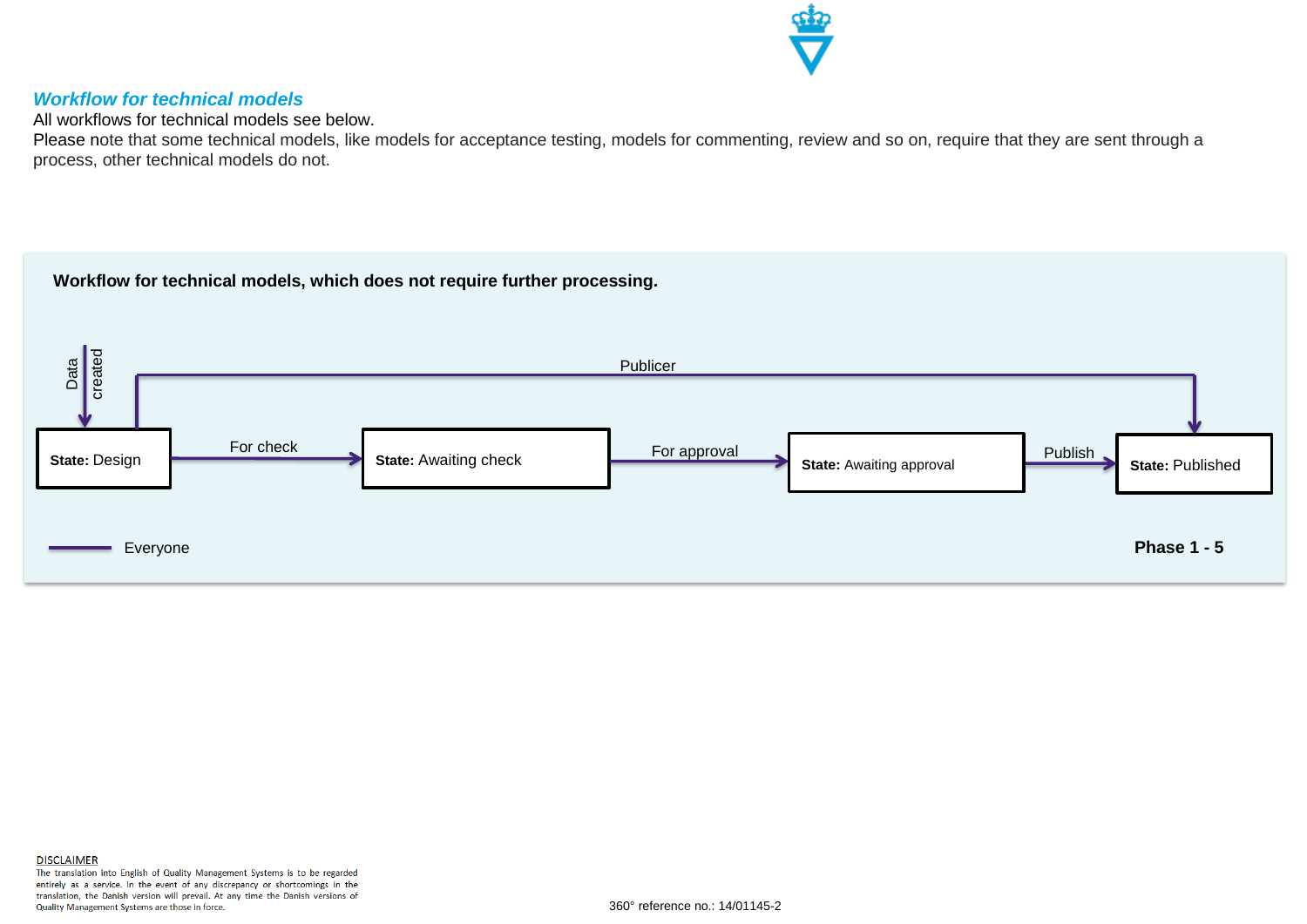

**Workflow for technical models, which has to be processed by The Danish Road Directorate. For example models for 'Acceptance testing', 'Commenting', 'Review' and so on:**



**DISCLAIMER** The translation into English of Quality Management Systems is to be regarded entirely as a service. In the event of any discrepancy or shortcomings in the translation, the Danish version will prevail. At any time the Danish versions of Quality Management Systems are those in force.

360° reference no.: 14/01145-2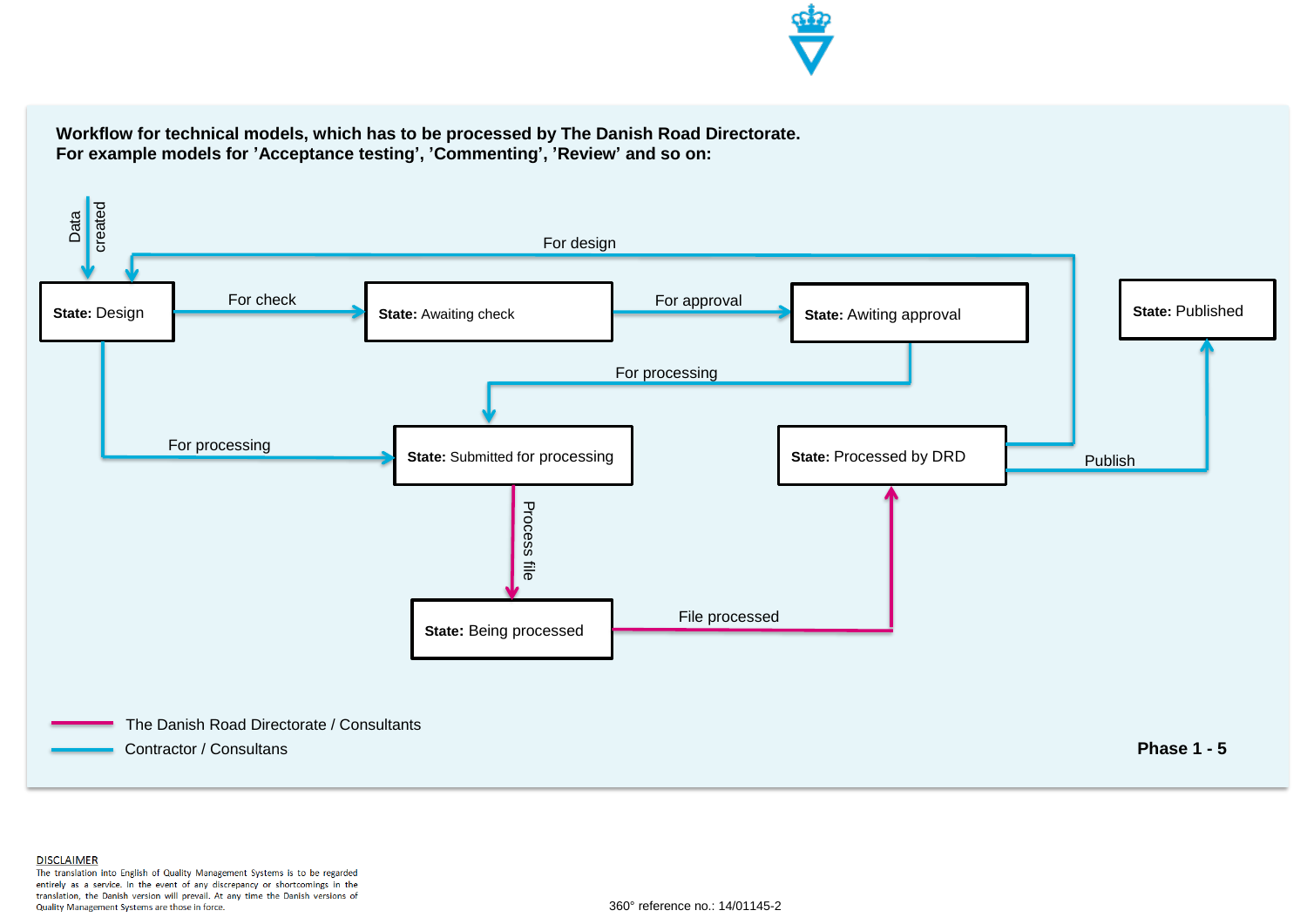

#### <span id="page-7-0"></span>*Workflow for drawings*

All workflows for CAD-drawings and PDF-drawings see below.

Please note that some PDF-drawings, like PDF-drawings for acceptance testing, PDF-drawings for commenting, review and so on, require that they are sent through a process, other PDF-drawings do not.



**Workflow for PDF-drawings, which does not require further processing.**



**Phase 1 - 5**

#### **DISCLAIMER**

The translation into English of Quality Management Systems is to be regarded entirely as a service. In the event of any discrepancy or shortcomings in the translation, the Danish version will prevail. At any time the Danish versions of Quality Management Systems are those in force.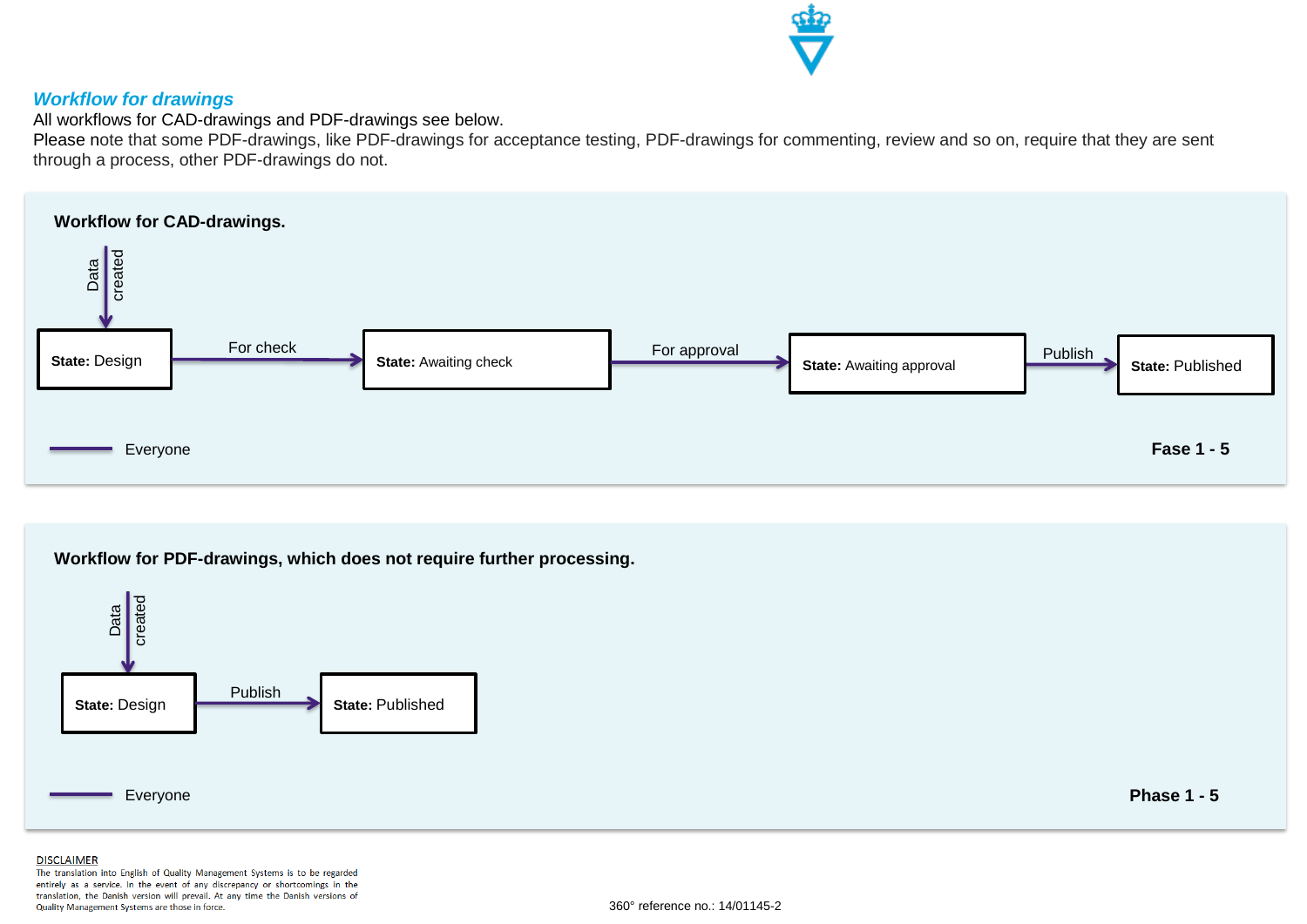

**Workflow for PDF-drawings, which has to be processed by The danish Road Directorate or its consultants. For example 'Commenting', 'Acceptance testing', 'Review' and so on:**